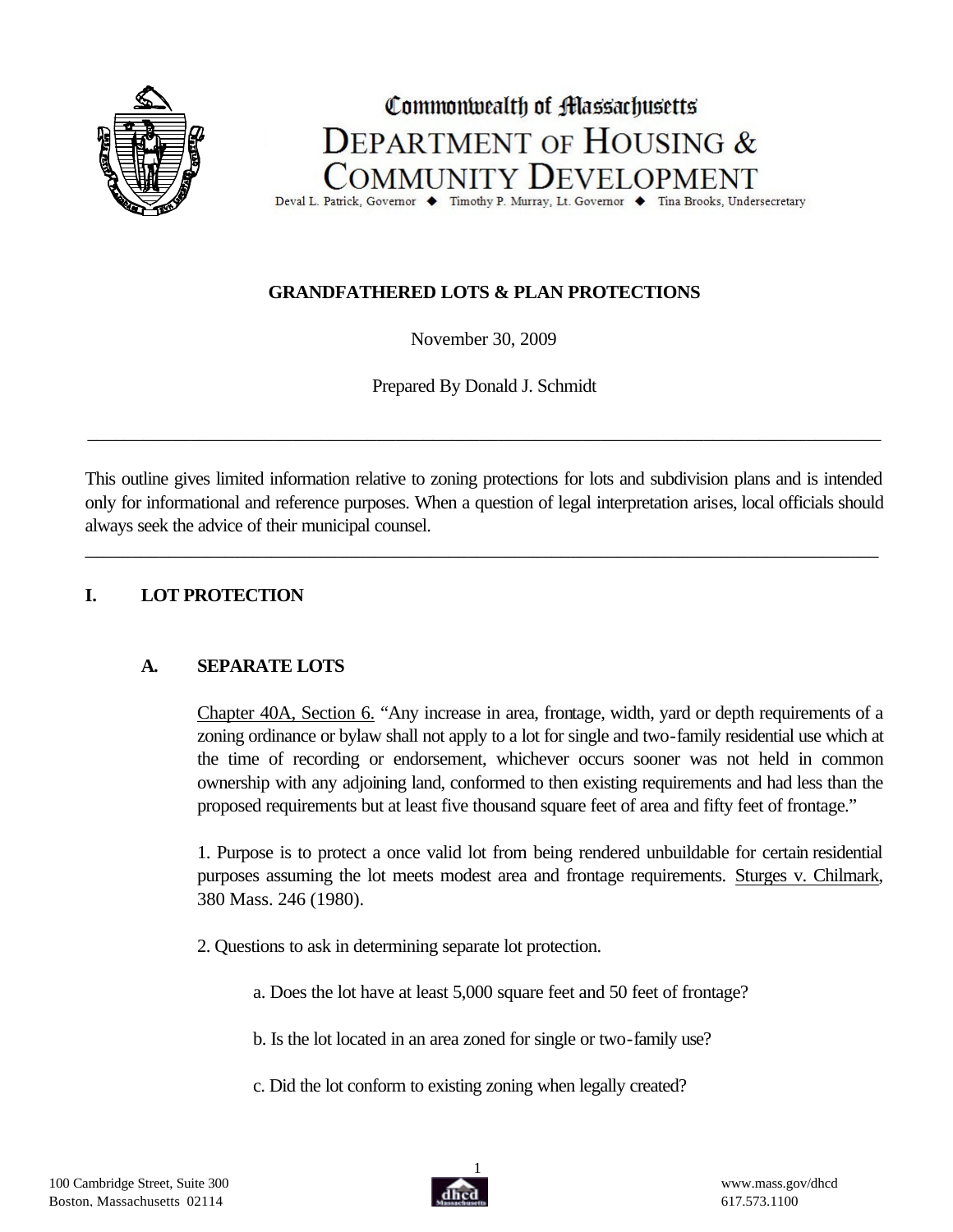d. Was the lot separately described and separately held from any adjoining land at the time the more restrictive zoning requirement took effect?

3. The separate lot protection extends to increases in lot area, frontage, width, depth or yard requirements for single and two-family use. Sieber v. Zoning Board of Appeals of Wellfleet, 16 Mass. App. Ct. 985 (1983).

a. An amendment requiring that land outside the municipality could not be used in determining minimum lot area was treated as an amendment increasing the minimum lot area requirement. Boulter Brothers Construction Company, Inc. v. Zoning Board of Appeals of Norfolk, 45 Mass. App. Ct. 283 (1998).

- b. An amendment changing the definition of street or way can result in an increase in the minimum frontage requirement. Cotty v. Parks, 7 LCR 185 (1999).
- c. An amendment increasing the minimum buildable area requirement for a lot was considered an amendment increasing the minimum lot area requirement. Schofield v. Tolosko¸ (Cauchon, J.) Essex, Misc. Case No. 153570, (April, 1992).

4. The separate lot protection only applies to vacant land. Willard v. Board of Appeals of Orleans, 25 Mass. App. Ct. 15 (1987).

a. A lot was not eligible for separate lot protection where a single family structured had been demolished some twenty three years prior to the request for a building permit. Dial Away Co., Inc. v. Zoning Board of Appeals of Auburn, 41 Mass. App. Ct. 165 (1996).

b. A lot was entitled to separate lot protection where there was a structure on the lot prior to zoning but at the time zoning was enacted the lot was vacant. Aldrich v. Board of Appeals of Nahant, 6 LCR 3 (1998).

5. The Zoning Act does not expressly protect undersized non-residential lots. Defelice v. Scigliano, (Kilborn, J.) Middlesex, Misc. Case Nos. 147228 and 153998, (March, 1992).

6. A lot that was once buildable due to local bylaw exemption from minimum lot size requirements remained buildable after the repeal of that local exemption as it still qualified for the Section 6 separate lot protection. Rourke v. Rothman, 448 Mass. 190 (2007).

7. A lot shown on a plan recorded in the Land Court in 1925 with frontage on an unconstructed way was entitled to the separate lot protection of the Zoning Act where the landowner conceded that he must first construct the way before obtaining a building permit. The local zoning bylaw contained a definition of street that was similar to the types of ways noted in the definition of "Subdivision" found in mgl, c. 41, s. 81L. Since the plan had the status of an approved plan pursuant to mgl, c. 41, s. 81FF, the way shown on the plan was a way that had been previously approved under the Subdivision Control Law. LeBlanc v. Board of Appeals of Danvers, 32 Mass. App. Ct. 760 (1992).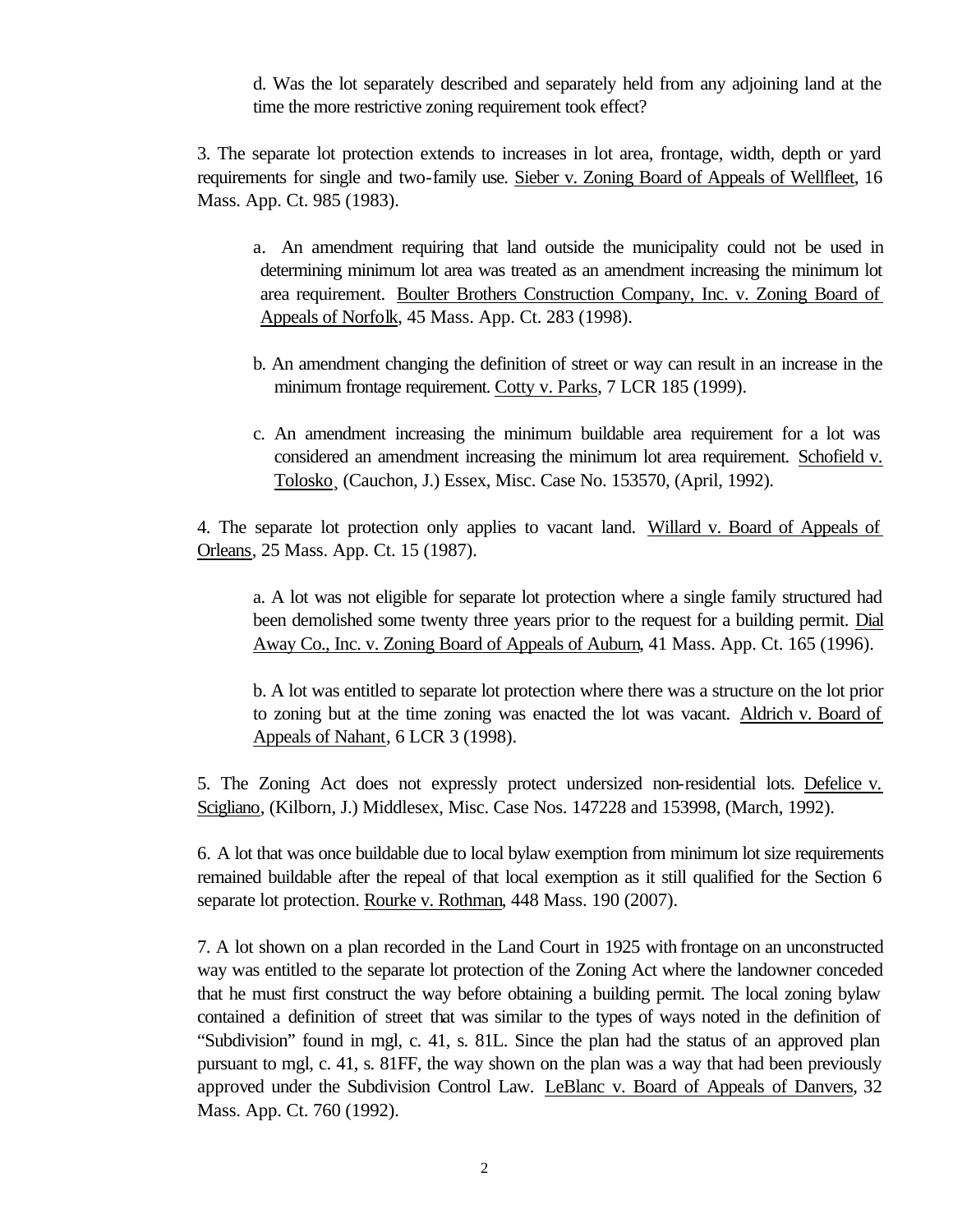8. A restriction imposed by a planning board, when approving a subdivision plan, prohibiting building on a lot for three years as permitted under c.41, s.81U of the Subdivision Control Law does not eliminate the separate lot zoning protection. Chamseddine v. Zoning Board of Appeal of Taunton, 70 Mass. App. Ct. 305 (2007).

## **B. MERGER THEORY**

Substandard building lots must be combined to form one lot that will meet or more closely approximate the minimum lot area and frontage requirements of a local zoning bylaw.

1. In the absence of specific zoning provisions defining a "lot" in terms of sources of title or assessors' plans, the Supreme Judicial Court has consistently held that adjoining parcels may and, indeed, in certain instances, must be considered one lot for zoning purposes. Heald v. Zoning Board of Appeals of Greenfield, 7 Mass. App. Ct. 286 (1979).

2. Landowner cannot combine four substandard lots to create two substandard lots meeting the minimum state requirements but below current zoning requirements. Landowner must combine all four lots to create one protected lot. Burke v. Zoning Board of Appeals of Harwich, 38 Mass. App. Ct. 957 (1995).

3. In determining separate ownership, the court will look to the most recent instrument of record prior to the effective date of the zoning change from which the exemption is sought. Adamowicz v. Ipswich, 395 Mass. 757 (1985); Carciofi v. Board of Appeals of Billerica, 22 Mass. App. Ct. 926 (1986).

a. A lot will not be considered separately held if the landowner has the power to sell, transfer or dispose of the adjoining lot. Conveyance may establish separate ownership but not separate dominion and control. Planning Board of Norwell v. Serena, 27 Mass. App. Ct. 689 (1989); Affirmed, 406 Mass. 1008 (1990); DiStefano v. Town of Stoughton, 36 Mass. App. Ct. 642 (1994).

b. "Checkerboarding" is a device whereby an owner conveys title to lots in a subdivision to related persons in such a manner so that no adjoining lots are owned by the same person. The purpose of this conveyancing maneuver is to make all the conveyed lots eligible for the separate lot protection. "It is highly doubtful that sham conveyances to relatives accomplish the desired result." Lee v. Board of Appeals of Harwich, 11 Mass. App. Ct. 148 (1981).

4. Two lots which come together only at a point are not adjoining lots for the purposes of the separate lot protection. Sturges v. Chilmark, 380 Mass. 246 (1980).

5. Two lots which adjoin each other for approximately 13 feet were considered adjoining lots. Clark v. Zoning Board of Appeals of Nahant, 338 Mass. 473 (1959).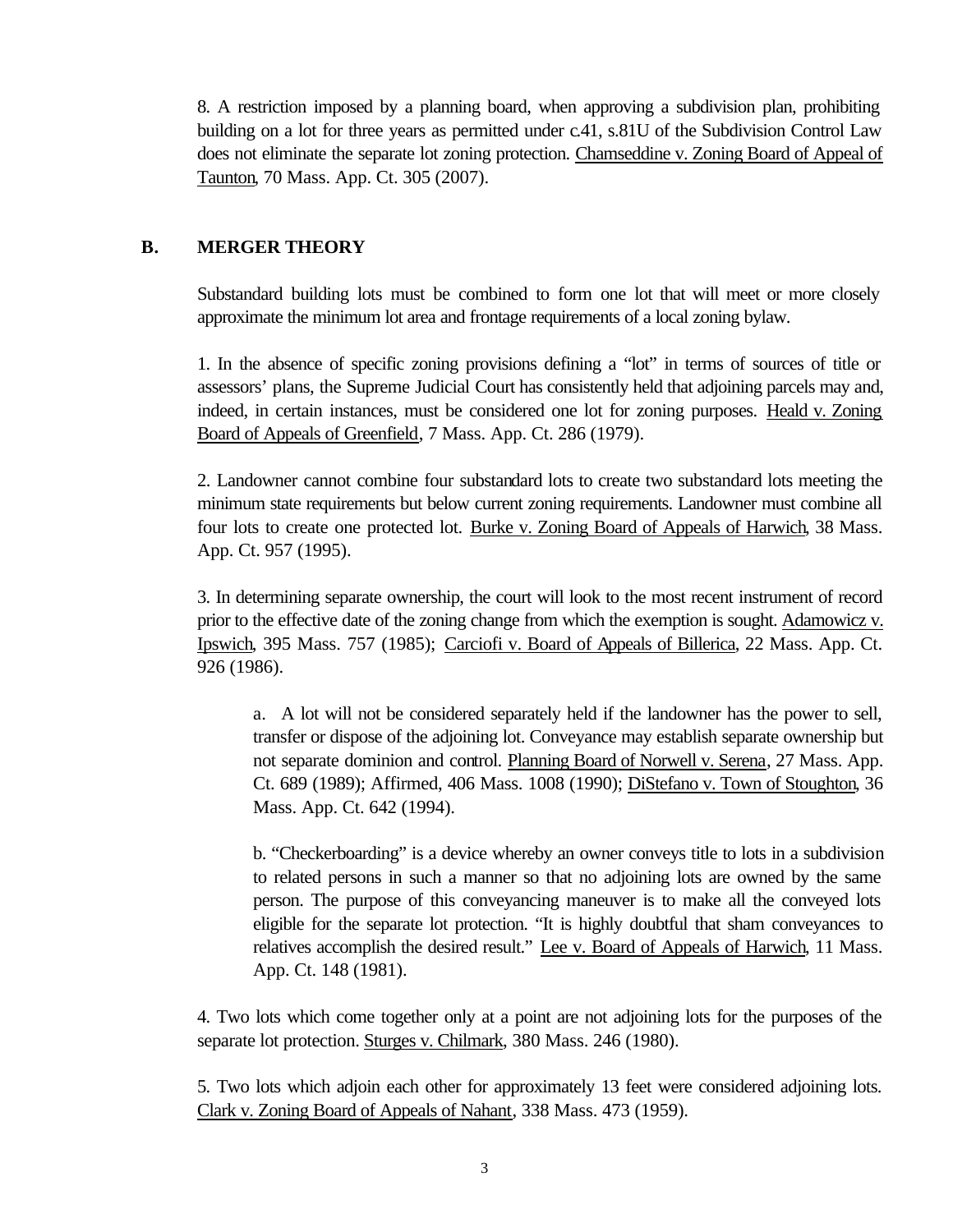6. A road is a substantial physical barrier which, for practical purposes, prevents use of the two parts of the property as a unit. Dowling v. Board of Health of Chilmark, 28 Mass. App. Ct. 547 (1990).

7. No merger where body of water separated lots. Heavey v. Board of Appeals of Chatham, 58 Mass. App. Ct. 401 (2003).

8. No merger of lots where a single-family structure exists on each lot at the time of the zoning change. Adams v. Peterson, 35 Mass. App. Ct. 782 (1994); Dykens v. Gordon, 6 LCR 342 (1998).

9. Lots that are separately held at the time of the zoning change merge when they came into common ownership after the zoning change.

a. Separately owned lots at the time of the zoning change merged into one lot under the merger doctrine when they were subsequently purchased by one owner. Preston v. Board of Appeals of Hull, 51 Mass. App. Ct. 236 (2001).

b. Even if a lot was created by variance and placed into separate ownership, the right to build on that lot will be lost if the lot is subsequently purchased by an adjacent landowner. Asack v. Board of Appeals of Westwood, 47 Mass. App. Ct. 733 (1999).

10. There appears to be no authority supporting the proposition that when an owner of a nonconforming lot entitled to grandfathered status acquires an adjacent nonconforming lot not entitled to such protection, and then merges the two lots, this merger somehow voids the protected status of the first lot. Learoyd v. Thurston, (Fenton, C.J.) Essex, Misc. Case No. 125271, (December, 1990).

11. Under the principle that adjacent lots in common ownership will normally be treated as a single lot for zoning purposes so as to minimize nonconformities with the dimensional requirements of the zoning bylaw, a landowner is not at liberty to separate them with the expectation that a building could then be constructed. Wells v. Zoning Board of Appeals of Billerica, 68 Mass. App. Ct. 726 (2007).

12. Case raises question but court did not decide whether back to back lots which do not meet frontage requirements merge where merger will not make locus less conforming because lot frontages are on two separate streets. Fitch v. Board of Appeals of Concord, 55 Mass. App. Ct. 748 (2002).

#### **B. COMMON LOT PROTECTION**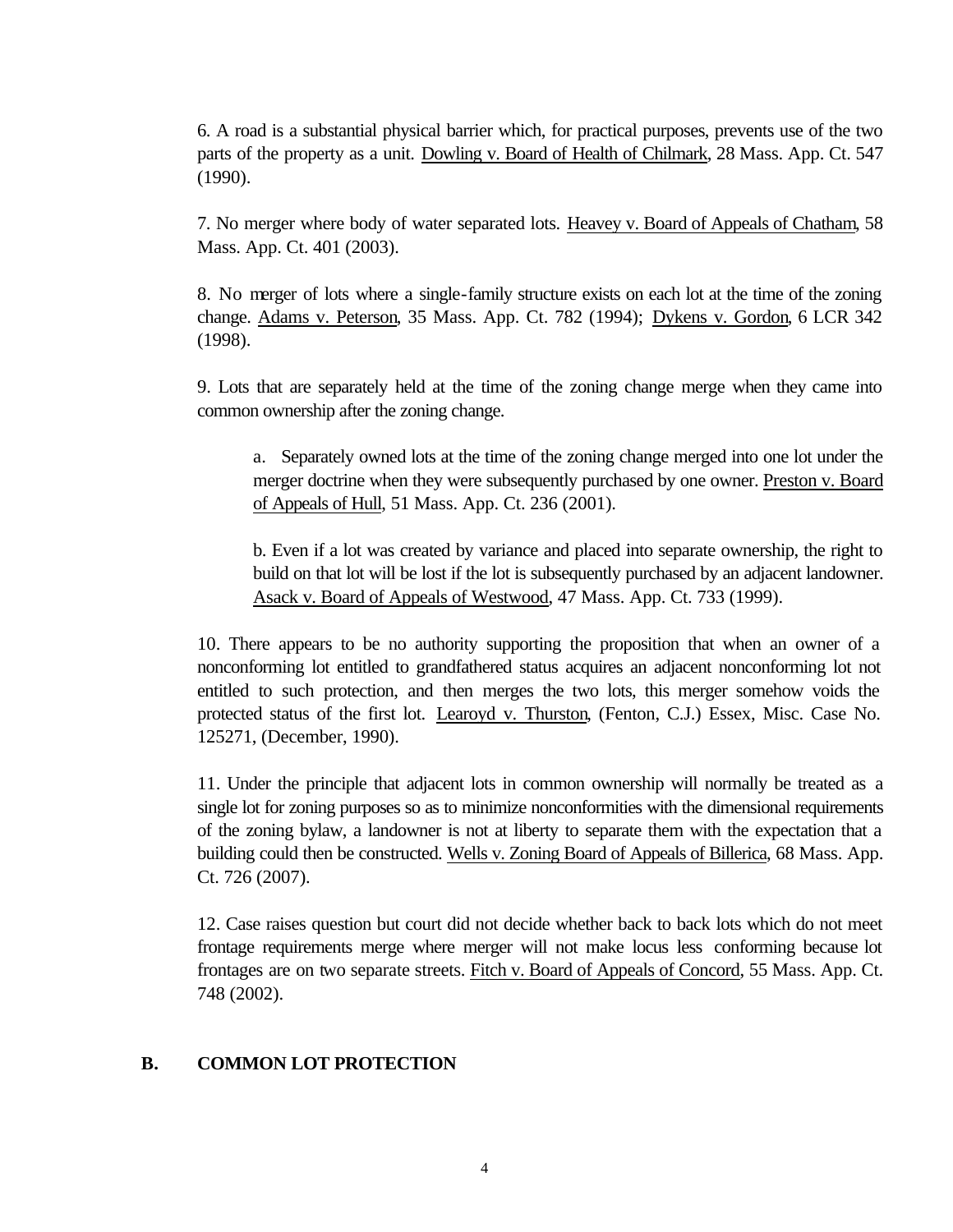Chapter 40A, Section 6. "Any increase in area, frontage, width, yard or depth requirements of a zoning ordinance or by-law shall not apply for a period of five years from its effective date or for five years after January first, nineteen hundred and seventy-six, whichever is later, to a lot for single or two-family residential use, provided the plan for such lot was recorded or endorsed and such lot was held in common ownership with any adjoining land and conformed to the existing zoning requirements as of January first, nineteen hundred and seventy-six, and had less area, frontage, width, yard or depth requirements than the newly effective zoning requirements but contained at least seven thousand five hundred square feet of area and seventy-five feet of frontage, and provided that said five year period does not commence prior to January first, nineteen hundred and seventy-six, and provided further that the provisions of this sentence shall not apply to more that three of such adjoining lots held in common ownership."

1. The second sentence of the fourth paragraph of section 6 providing the common lot protection was inserted into the Zoning Act in 1979. See st. 1979, c. 106.

2. The limits of the common lot zoning protection are as follows:

a. The five year grandfather protection runs from the effective date of the increased zoning requirement.

b. The zoning protection extends only to increases in lot area, frontage, width, yard or depth requirements for single and two-family use.

c. The zoning protection is only applicable to not more than three adjoining lots.

3. The criteria that must be met to qualify for the common lot protection are as follows: Baldiga v. Zoning Board of Uxbridge, 395 Mass. 829 (1985).

a. The lot must be shown on a plan that is recorded or endorsed before the effective date of the increased zoning requirement.

b. The lot must have at least 7,500 square feet of area, and at least 75 feet of frontage.

c. The lot must meet the zoning requirements that were in effect as of January 1, 1976 d. The lot must have been held in common ownership with adjoining land at the time of the increased zoning requirements.

4. The grandfather protection applies to the first three lots for which protection is sought and lot does not have to be in common ownership at the time of the building permit application. Marinelli v. Board of Appeals of Stoughton, 440 Mass. 255 (2003).

5. Because the Zoning Act does not define frontage, the court will look to applicable town bylaw for a definition. Marinelli v. Board of Appeals of Stoughton, 440 Mass. 255 (2003).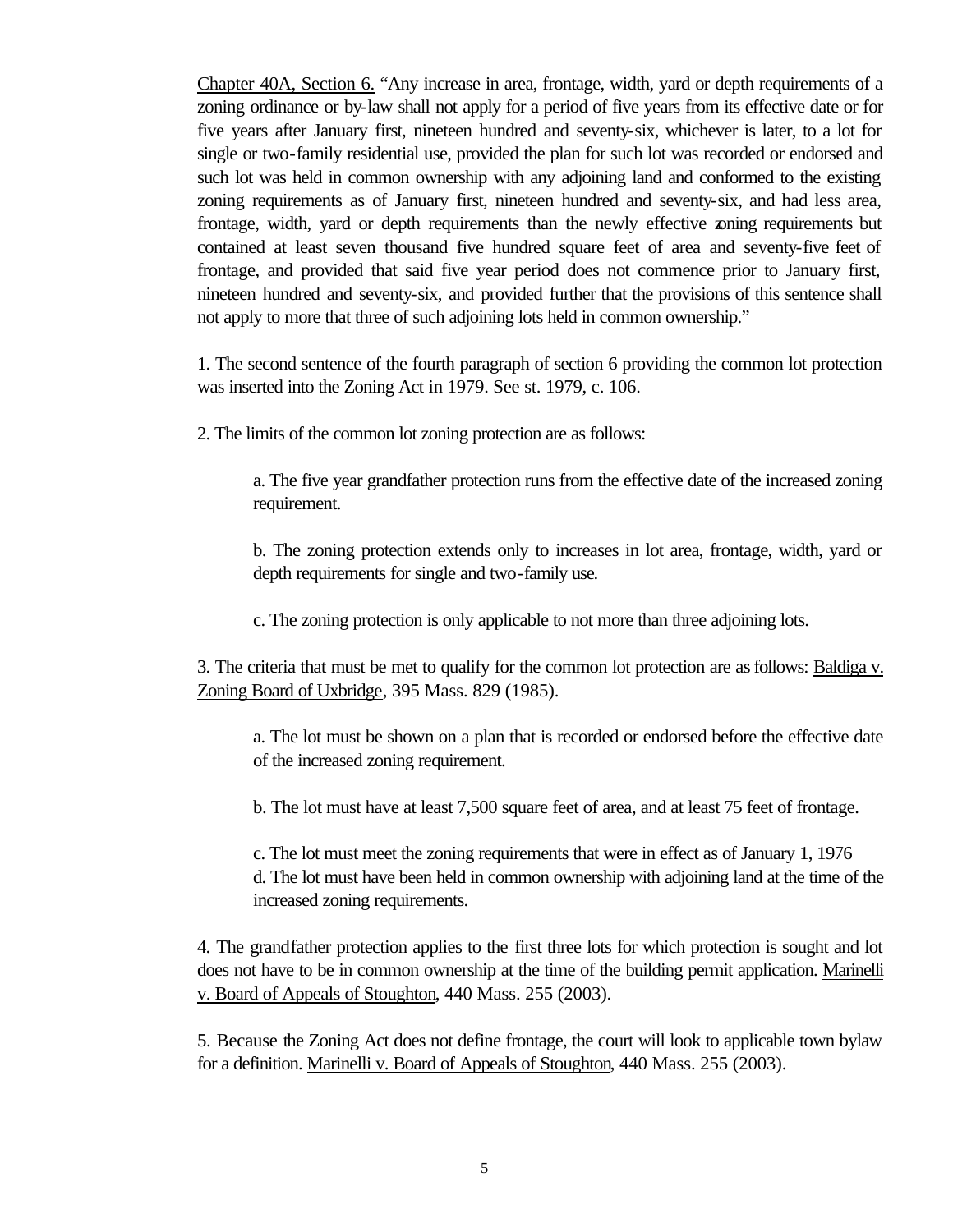## **II. PLAN PROTECTION**

#### **A. SUBDIVISION PLANS**

Chapter 40A, Section 6. "If a definitive plan, or a preliminary plan followed within seven months by a definitive plan, is submitted ..., the land shown on such plan shall be governed by the applicable provisions of the zoning ... by-law ... in effect at the time of submission ... for eight years from the date of the endorsement of ... approval ... ."

1. The above provision is a direct and specific legislative statement that a subdivision plan is to be governed by the bylaw in effect when the plan is filed and being processed under the Subdivision Control Law. Doliner v. Planning Board of Millis, 349 Mass. 691 (1965).

2. By filing a preliminary or definitive subdivision plan even after the public hearing notice has been published in a newspaper, but before a town meeting vote, a landowner can protect his land from future zoning changes.

a. A proposed bylaw was not in effect when the applicant's preliminary plan was submitted to the planning board since the bylaw had not been adopted by town meeting. Ward & Johnson v. Planning Board of Whitman, 343 Mass. 466 (1962)

b. A preliminary plan filed on the same day as town meeting vote protected the land shown on the plan from a zoning change. Robrik Associates v. Planning Board of the Town of Dartmouth, Bristol, Misc. Case No. 122049, (April, 1989); Santoro v. Duhan, Worcester, C.A. No. 87-2343, (November, 1987).

c. In determining what zoning will apply to a subdivision plan, the key date is the date the zoning proposal is adopted and not the date of the planning board's public hearing notice on the proposed zoning change. Lavoie v. Building Inspector of Ludlow, 346 Mass. 274 (1963): Livoli v. Planning Board of Marlborough, 347 Mass. 330 (1964); Chira v. Planning Board of Tisbury, 3 Mass. App. Ct. 433 (1975).

3. A preliminary plan will protect the land shown on such plan from a future zoning change provided a definitive plan is submitted within seven months from the submission of the preliminary plan.

a. In order to qualify for zoning protection, a preliminary plan must be submitted which complies substantially with the definition of a preliminary plan defined in mgl, c. 41, s. 81L. Livolvi v. Planning Board of Marlborough, 347 Mass. 330 (1964).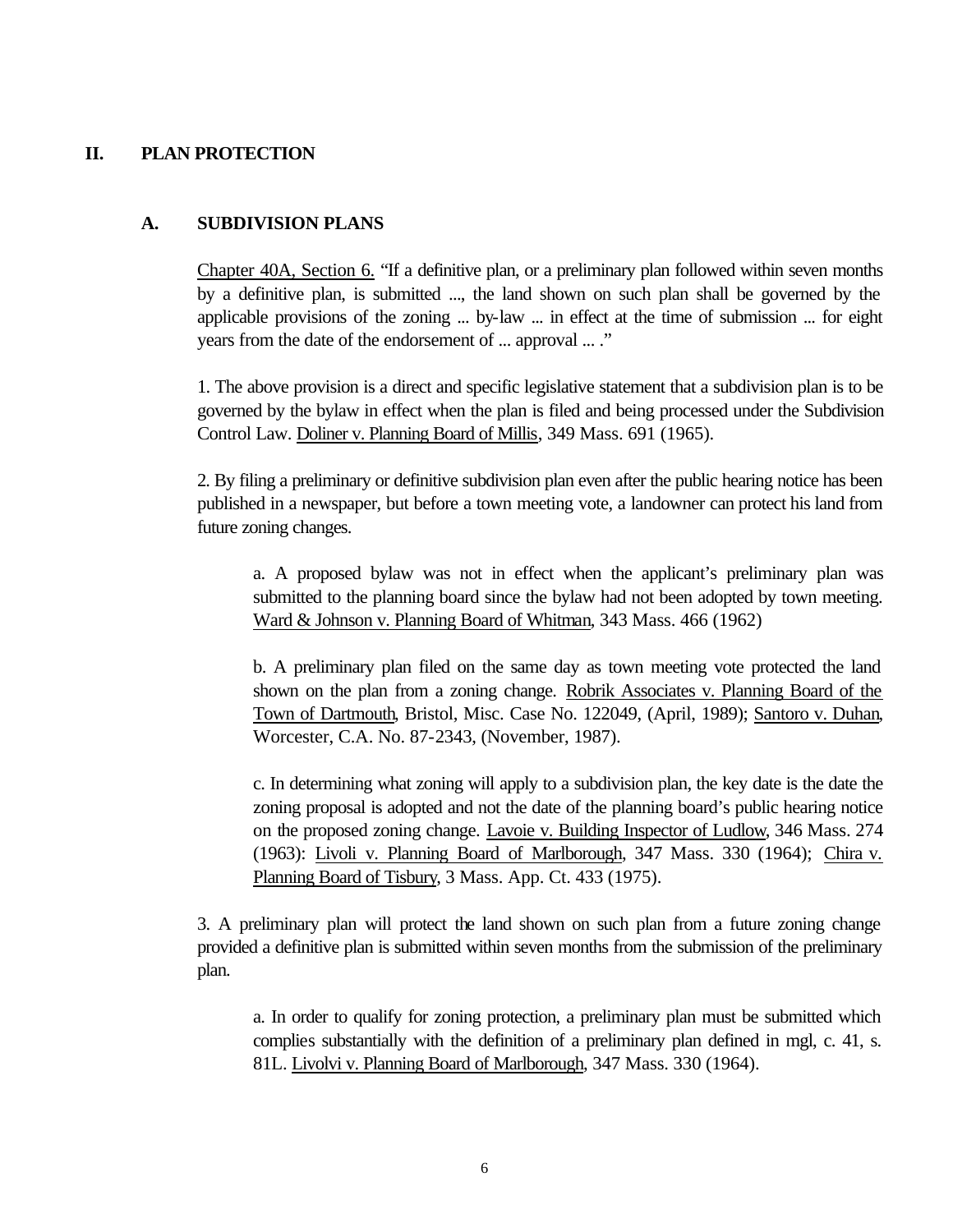4. There is nothing in the Subdivision Control Law requiring approval of a preliminary plan as a precondition to the approval of a definitive plan. Trimount v. City of Taunton, 8 LCR 439 (2000).

5. The freeze protection is not contingent on the approval of a subdivision plan or the success in the appeal of a disapproved subdivision plan and although this interpretation has the effect of rewarding sham submissions of plans solely submitted to secure a zoning freeze, the remedy is the Legislature. Kindercare Learning Centers, Inc. v. Town of Westford, 62 Mass. App. Ct. 924 (2004).

6. The subdivision plan protection is a build protection and protects the issuance of a building permit from all zoning changes for an eight year period.

a. Owner of a subdivision lot that is conveyed into separate ownership after the effective date of any increased zoning requirement must obtain the necessary building permit before the expiration of the eight year definitive plan protection period. Wright v. Board of Appeals of Falmouth, 24 Mass. App. Ct. 409 (1987); Tsagronis v. Board of Appeals of Wareham, 415 Mass. 329 (1993).

b. A lot area and frontage variance to allow construction of a single-family dwelling on a nonconforming lot after the expiration of the definitive plan protection period was not authorized by the Zoning Act. Hardship was solely due to the failure of the owner of the lot to construct the house on the undersized lot before the statutory protection from the zoning change ran out. Tsagronis v. Board of Appeals of Wareham, 415 Mass. 329 (1993).

7. If the land shown on a definitive plan is entitled to the eight year zoning freeze, then a planning board's subsequent rescission of it approval of the definitive plan by operation of an automatic rescission provision in a performance covenant executed by the developer will not terminate the eight year zoning protection. Heritage Park Development Corporation v. Town of Southbridge, 424 Mass. 71 (1997).

8. The land shown on the subdivision plan is protected for eight years and a landowner is entitled to submit a different plan for approval within the eight year period. Massachusetts Broken Stone Company v. Town of Weston, 430 Mass. 637 (2000).

9. If subdivision plan is disapproved and applicant submits an amended plan within a reasonable time period that addresses the reasons for disapproval then the zoning protection will continue to apply to the land that is the subject of the plan. Krafchuk v. Planning Board of Ipswich, 453 Mass. 517 (2009).

10. Certain moratoriums affecting subdivision plans will extend the zoning protection period.

a. Chapter 40A, Section 6. " ... [the zoning protection] ... shall be extended by a period equal to the time which a city or town imposes or has imposed upon it by a state, a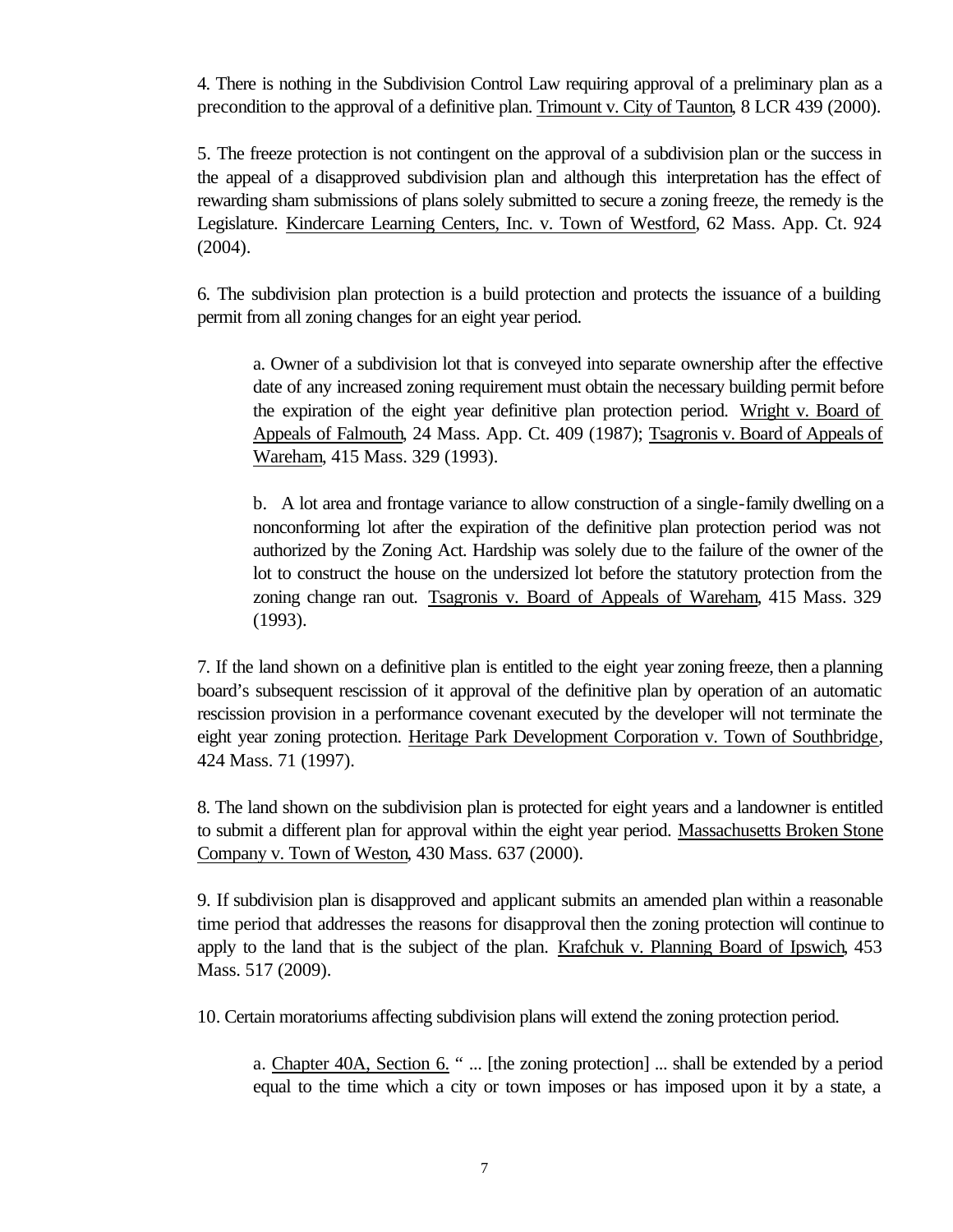federal agency or a court, a moratorium on construction, the issuance of permits or utility connections."

# **B. APPROVAL NOT REQUIRED PLANS**

Chapter 40A, Section 6. " ... the use of the land shown on [an approval not required plan] ... shall be governed by the applicable provisions of the zoning ... for a period of three years from the date of endorsement ... that approval ... is not required ... ."

1. Protection afforded approval not required plans extends only to use and not to other applicable provisions of the zoning bylaw or ordinance.

a. Plan does not protect land from more stringent parking requirements, density regulations or requirements for site plan approval. Bellows Farms v. Building Inspector of Acton, 364 Mass. 253 (1973); Perry v. Building Inspector of Nantucket, 4 Mass. App. Ct. 467 (1976).

b. New regulations may be enforced which do not amount, individually or collectively, to a practical prohibition of the use. Cape Ann Land Development Corp. v. Gloucester, 371 Mass. 19 (1976); Cicatelli v. Board of Appeals of Wakefield, 57 Mass. App. Ct. 799 (2003).

c. Three year grandfather provision protects uses permitted as of right as well as uses permitted by special permit. Miller v. Board of Appeals of Canton, 8 Mass. App. Ct. 923 (1979); Samson v. San-Land Development Corp., 17 Mass. App. Ct. 977 (1984).

2. It is unclear whether a community can amend its zoning bylaw and require a landowner to obtain a special permit for a use that was permitted as a matter of right at the time of the submission of the approval not required plan.

a. In Cape Ann Land Development Corp. v. Gloucester, 371 Mass. 19 (1976), the court held that Cape Ann was required to obtain a special permit but warned the special permit granting authority that they could not decline to grant the special permit on the basis that the land would be used for the protected use but could impose through the special permit process reasonable conditions which would not amount to a practical prohibition of the use.

b. In Marashlian v. Zoning Board of Appeals of Newburyport, 421 Mass. 719 (1966), the court did not disturb a Superior Court judge's finding that a landowner was not required to obtain a special permit.

3. The protection afforded an approval not required plan does not authorize combination zoning protections in a "piggy-back" fashion.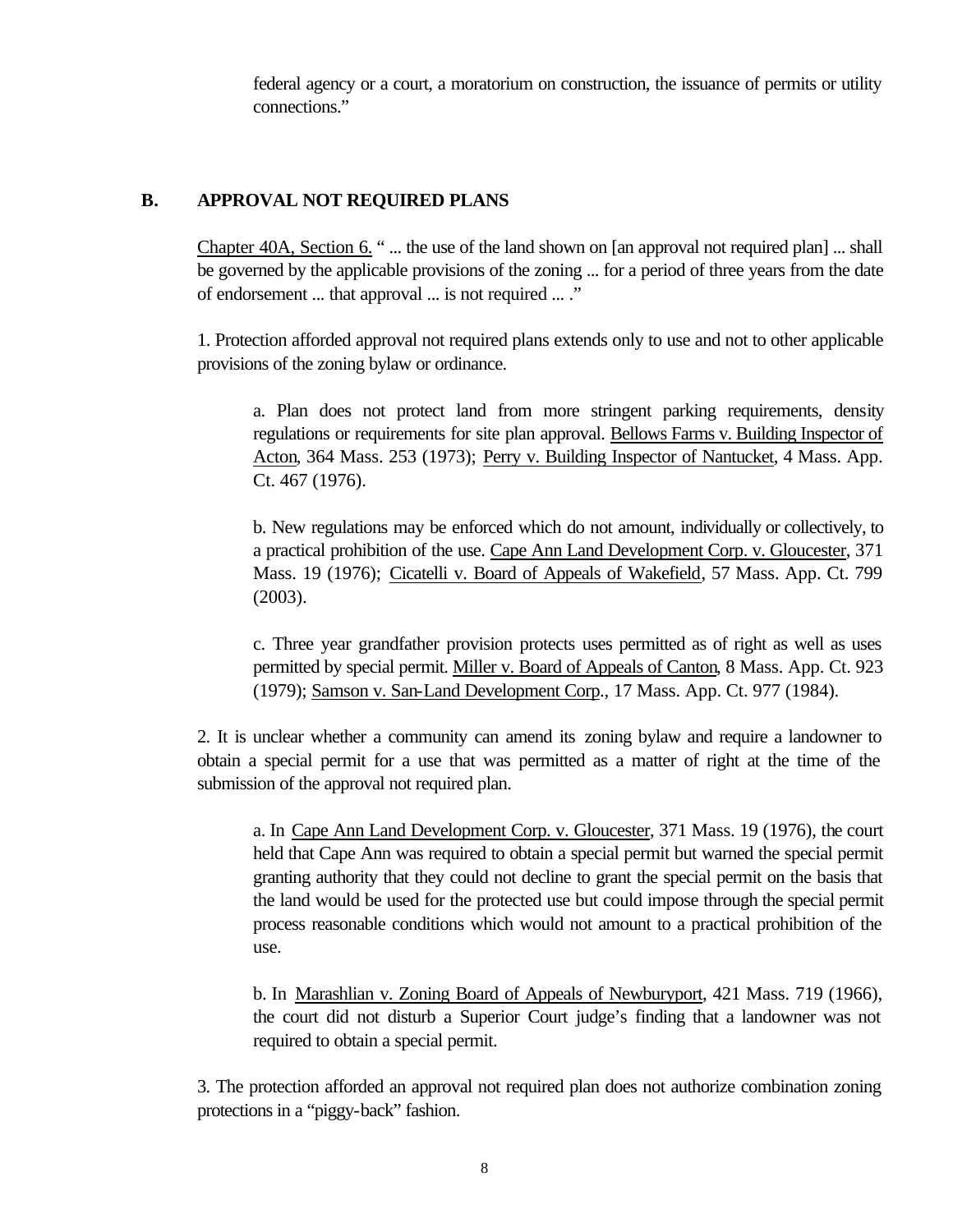a. There is no basis in the language or history of the Zoning Act for permitting two zoning freezes. The filing of an approval not required plan does not allow a landowner to submit a definitive subdivision plan at a later date and still be governed by the zoning bylaw in effect at the time of the submission of the approval not required plan. Wolk v. Planning Board of Stoughton, 4 Mass. App. Ct. 812 (1976).

4. Although it is possible that the Legislature intended to afford freeze protection only to approval not required plans that are recorded in due course, nothing in the Zoning Act requires recording of a plan as a prerequisite for a zoning freeze. Long v. Board of Appeals of Falmouth, 32 Mass. App. Ct. 232 (1992).

5. Where a landowner files an approval not required plan identical to one previously endorsed, a planning board does not have to endorse the new plan while the three year freeze period remains in effect from the prior endorsement and any subsequent submission or endorsement of an identical approval not required plan does not extend the three year use protection. Kelly v. Uhlir, (Sullivan, J.) Middlesex, Misc. Case No. 162655, (July, 1993).

#### **C. PERIMETER PLANS**

A perimeter plan is a plan of land showing existing property lines, with no new lines drawn indicating a division of land and is usually filed so that the property owner can obtain the three year use freeze afforded approval not required plans.

1. Perimeter plans are entitled to ANR endorsement. Cumberland Farms, Inc. v. Planning Board of West Bridgewater, 64 Mass. App. CT. 902 (2005).

#### **D. SITE PLANS**

Site plan is a regulatory scheme whereby a mandatory review by a local board is required before the issuance of a building permit for a use that is permitted as a matter of right in the zoning bylaw.

1. The term "special permit" in mgl, c. 40A, s. 6, does not encompass the term "site plan approval" as used in a local zoning bylaw so that an approved site plan did not freeze the applicable provisions of the zoning bylaw. Towermarc Canton Limited Partnership v. Town of Canton, Norfolk, Misc. Case No. 131947, (November, 1989).

# **III. RULES AND REGULATIONS PROTECTION**

# **A. BOARD OF HEALTH REGULATIONS**